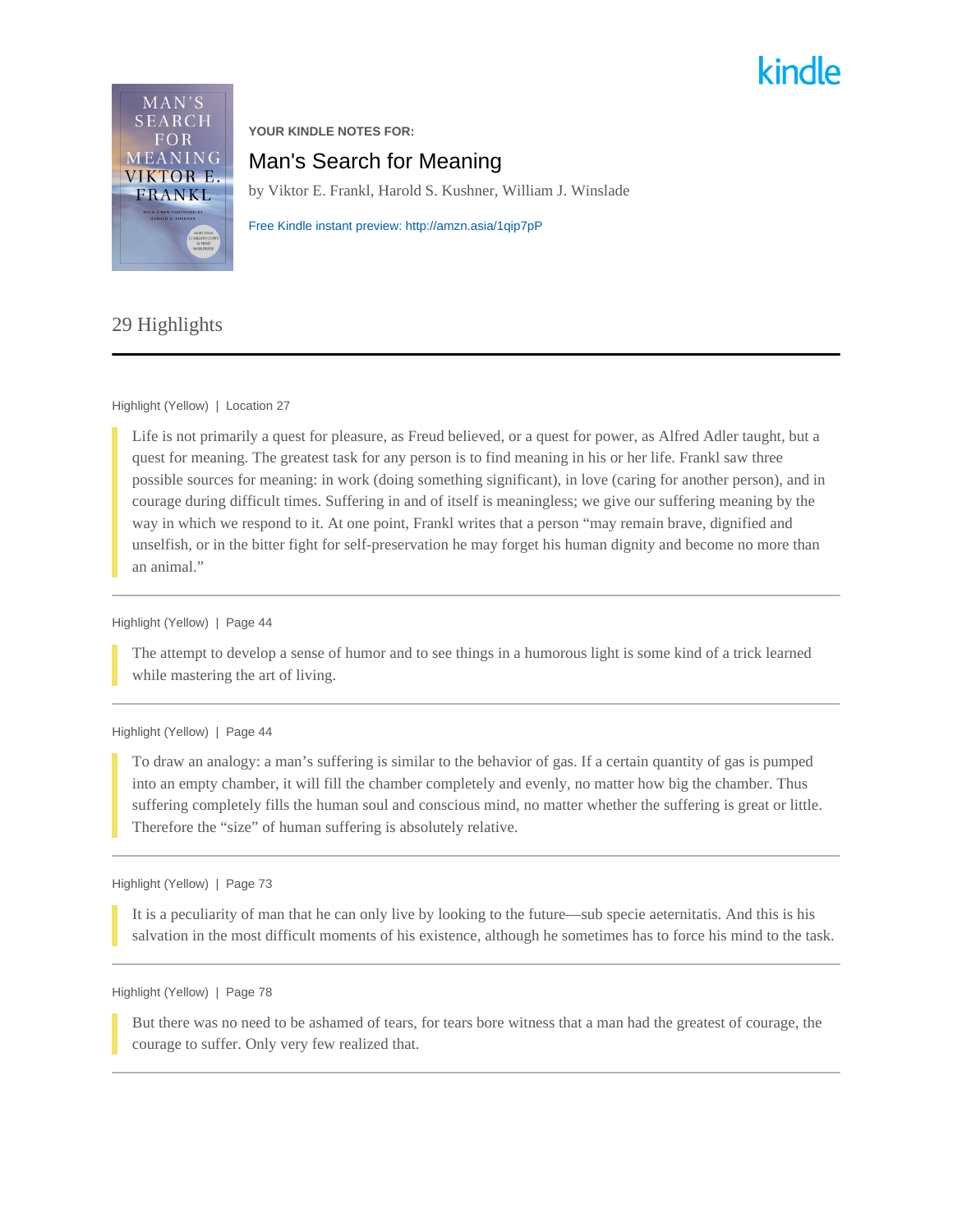#### Highlight (Yellow) | Page 78

Shamefacedly some confessed occasionally that they had wept, like the comrade who answered my question of how he had gotten over his edema, by confessing, "I have wept it out of my system."

#### Highlight (Yellow) | Page 82

"Was mich nicht umbringt, macht mich stärker." (That which does not kill me, makes me stronger.)

#### Highlight (Yellow) | Page 82

"Was Du erlebst, kann keine Macht der Welt Dir rauben." (What you have experienced, no power on earth can take from you.)

#### Highlight (Yellow) | Page 82

Not only our experiences, but all we have done, whatever great thoughts we may have had, and all we have suffered, all this is not lost, though it is past; we have brought it into being. Having been is also a kind of being, and perhaps the surest kind.

#### Highlight (Yellow) | Page 86

Obviously the prisoners found the lack of character in such men especially upsetting, while they were profoundly moved by the smallest kindness received from any of the guards. I remember how one day a foreman secretly gave me a piece of bread which I knew he must have saved from his breakfast ration. It was far more than the small piece of bread which moved me to tears at that time. It was the human "something" which this man also gave to me—the word and look which accompanied the gift.

#### Highlight (Yellow) | Page 87

Life in a concentration camp tore open the human soul and exposed its depths. Is it surprising that in those depths we again found only human qualities which in their very nature were a mixture of good and evil? The rift dividing good from evil, which goes through all human beings, reaches into the lowest depths and becomes apparent even on the bottom of the abyss which is laid open by the concentration camp.

#### Highlight (Yellow) | Page 91

Only slowly could these men be guided back to the commonplace truth that no one has the right to do wrong, not even if wrong has been done to them.

#### Highlight (Yellow) | Page 98

Logotherapy focuses rather on the future, that is to say, on the meanings to be fulfilled by the patient in his future. (Logotherapy, indeed, is a meaning-centered psychotherapy.) At the same time, logotherapy defocuses all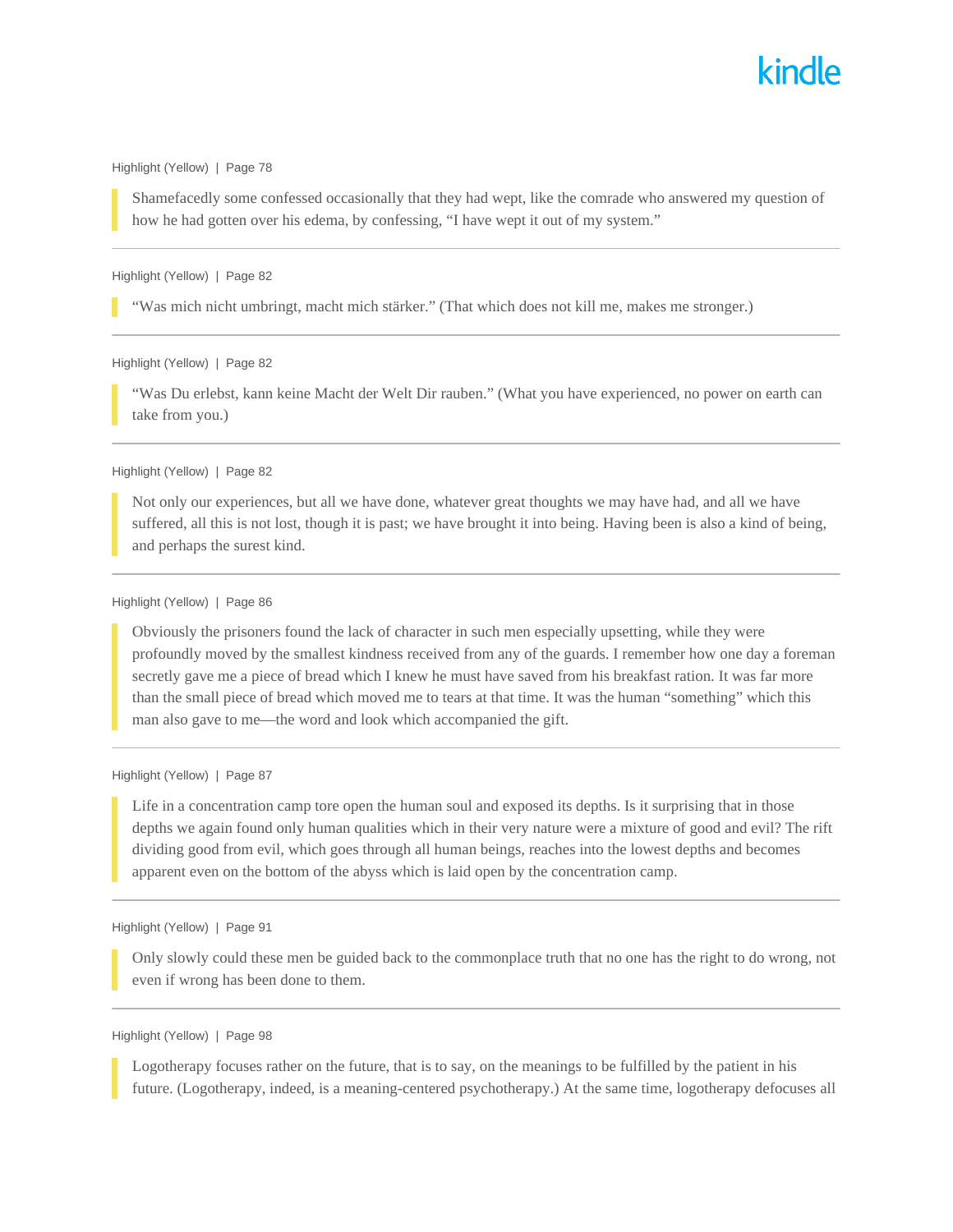the vicious-circle formations and feedback mechanisms which play such a great role in the development of neuroses. Thus, the typical self-centeredness of the neurotic is broken up instead of being continually fostered and reinforced.

Highlight (Yellow) | Page 102

Not every conflict is necessarily neurotic; some amount of conflict is normal and healthy. In a similar sense suffering is not always a pathological phenomenon; rather than being a symptom of neurosis, suffering may well be a human achievement, especially if the suffering grows out of existential frustration.

Highlight (Yellow) | Page 104

There is much wisdom in the words of Nietzsche: "He who has a why to live for can bear almost any how."

Highlight (Yellow) | Page 104

Thus it can be seen that mental health is based on a certain degree of tension, the tension between what one has already achieved and what one still ought to accomplish, or the gap between what one is and what one should become. Such a tension is inherent in the human being and therefore is indispensable to mental well-being. We

Highlight (Yellow) | Page 105

I consider it a dangerous misconception of mental hygiene to assume that what man needs in the first place is equilibrium or, as it is called in biology, "homeostasis," i.e., a tensionless state. What man actually needs is not a tensionless state but rather the striving and struggling for a worthwhile goal, a freely chosen task. What he needs is not the discharge of tension at any cost but the call of a potential meaning waiting to be fulfilled by him.

Highlight (Yellow) | Page 106

The existential vacuum manifests itself mainly in a state of boredom.

Highlight (Yellow) | Page 108

What matters, therefore, is not the meaning of life in general but rather the specific meaning of a person's life at a given moment. To put the question in general terms would be comparable to the question posed to a chess champion: "Tell me, Master, what is the best move in the world?" There simply is no such thing as the best or even a good move apart from a particular situation in a game and the particular personality of one's opponent. The same holds for human existence. One should not search for an abstract meaning of life. Everyone has his own specific vocation or mission in life to carry out a concrete assignment which demands fulfillment.

Highlight (Yellow) | Page 109

Therein he cannot be replaced, nor can his life be repeated.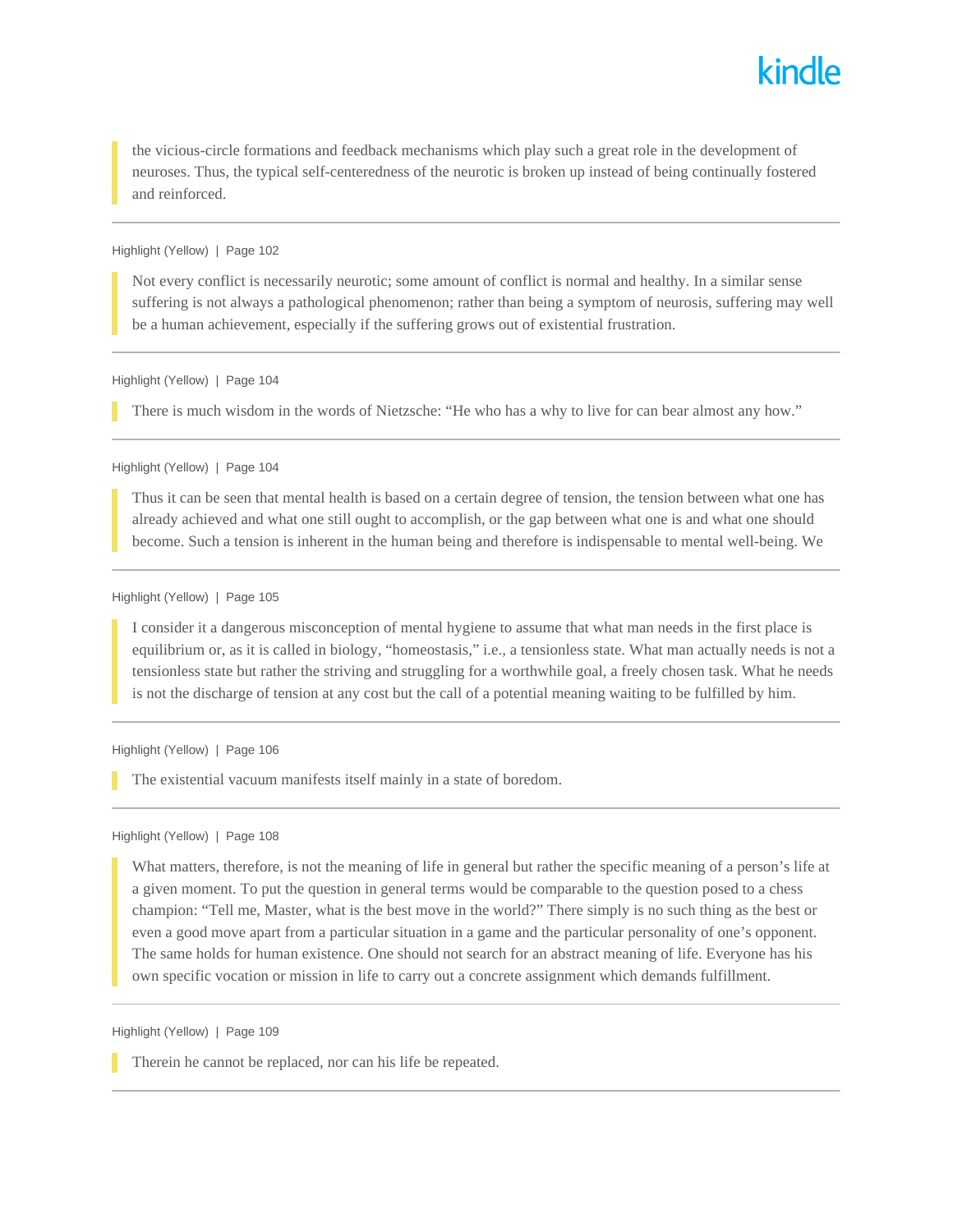#### Highlight (Yellow) | Page 111

According to logotherapy, we can discover this meaning in life in three different ways: (1) by creating a work or doing a deed; (2) by experiencing something or encountering someone; and (3) by the attitude we take toward unavoidable suffering.

#### Highlight (Yellow) | Page 119

"Why do we speak of the good Lord?" Whereupon I said, "Some weeks ago, you were suffering from measles, and then the good Lord sent you full recovery." However, the little girl was not content; she retorted, "Well, but please, Daddy, do not forget: in the first place, he had sent me the measles."

#### Highlight (Yellow) | Page 121

Logotherapy, keeping in mind the essential transitoriness of human existence, is not pessimistic but rather activistic. To express this point figuratively we might say: The pessimist resembles a man who observes with fear and sadness that his wall calendar, from which he daily tears a sheet, grows thinner with each passing day. On the other hand, the person who attacks the problems of life actively is like a man who removes each successive leaf from his calendar and files it neatly and carefully away with its predecessors, after first having jotted down a few diary notes on the back. He

#### Highlight (Yellow) | Page 138

This need for a reason is similar in another specifically human phenomenon—laughter. If you want anyone to laugh you have to provide him with a reason, e.g., you have to tell him a joke. In no way is it possible to evoke real laughter by urging him, or having him urge himself, to laugh. Doing so would be the same as urging people posed in front of a camera to say "cheese," only to find that in the finished photographs their faces are frozen in artificial smiles.

#### Highlight (Yellow) | Page 144

The perception of meaning differs from the classical concept of Gestalt perception insofar as the latter implies the sudden awareness of a "figure" on a "ground," whereas the perception of meaning, as I see it, more specifically boils down to becoming aware of a possibility against the background of reality or, to express it in plain words, to becoming aware of what can be done about a given situation.

#### Highlight (Yellow) | Page 144

And how does a human being go about finding meaning? As Charlotte Bühler has stated: "All we can do is study the lives of people who seem to have found their answers to the questions of what ultimately human life is about as against those who have not."